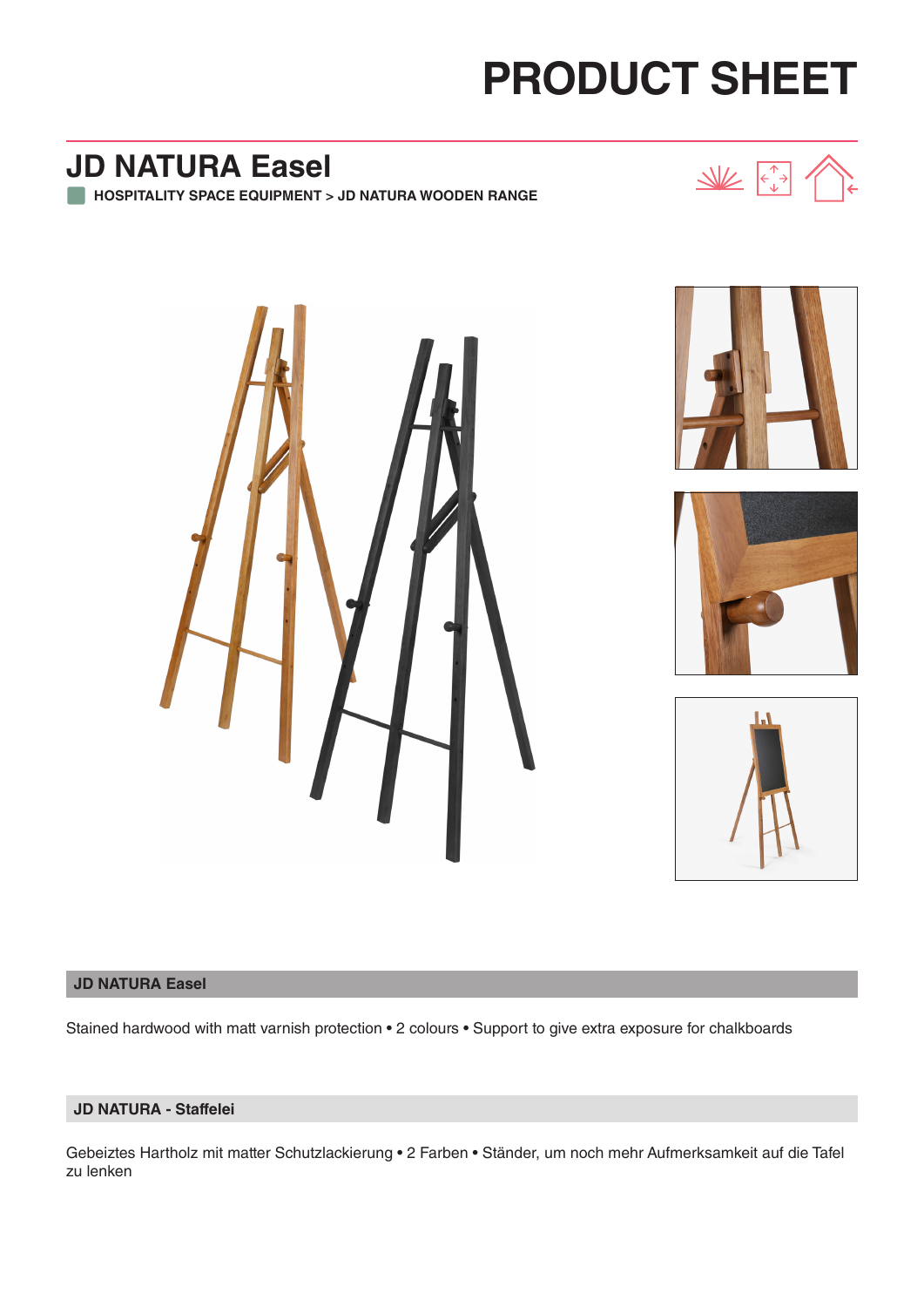## **PRODUCT SHEET**

## **JD NATURA Easel**

**HOSPITALITY SPACE EQUIPMENT > JD NATURA WOODEN RANGE**